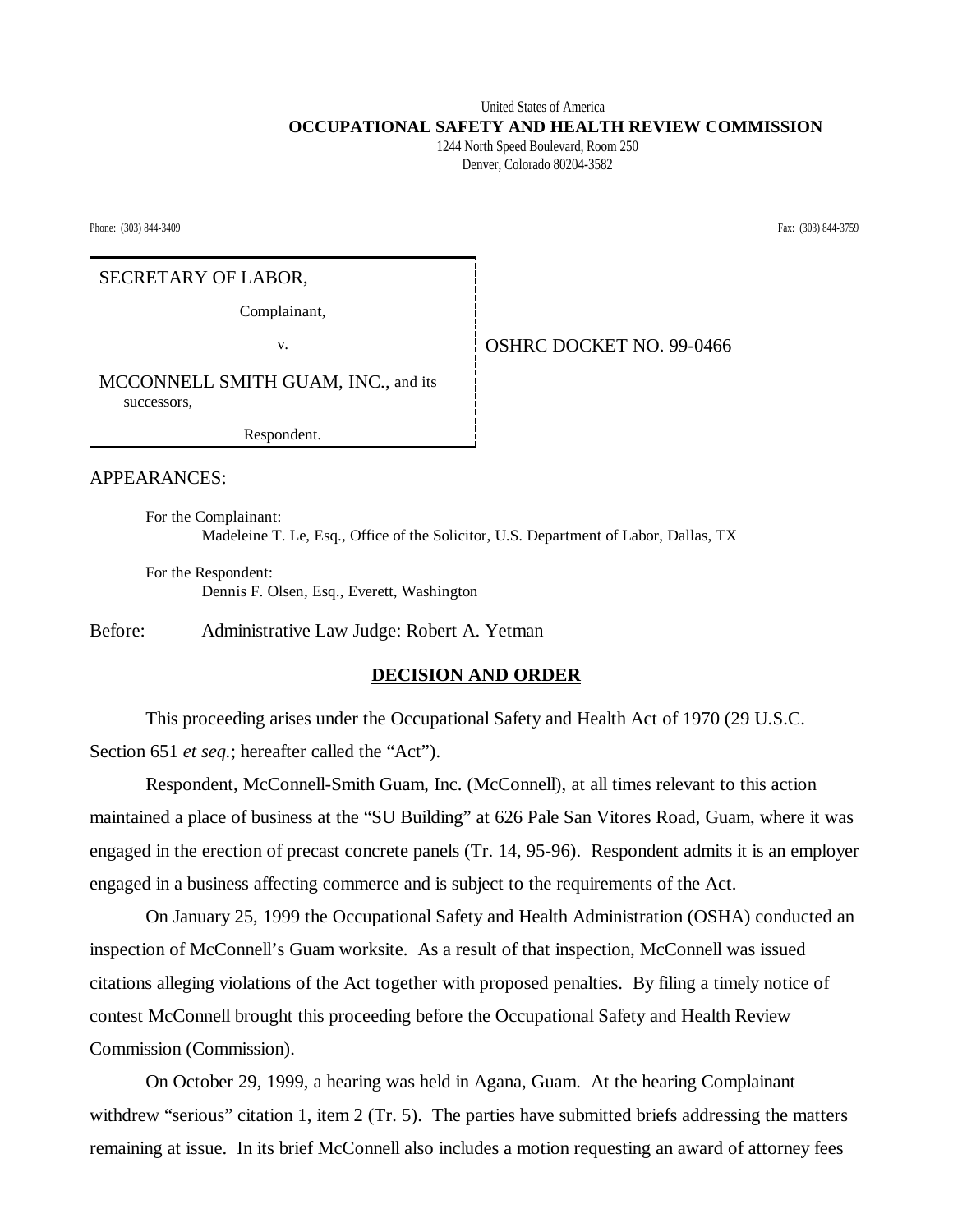pursuant to the Equal Access to Justice Act (EAJA), 5 U.S.C.A. §504, and incorporated within the Commission Rules of Procedure at §2204 *et seq.,* based on the dismissal of item 2. McConnell further moves for reconsideration of this judge's February 2, 2000 Order denying McConnell's request that the Court provide it with a copy of the hearing transcript.

## **Motion for Attorney's Fees**

Commission Rule 2204.105(a) provides that:

To be eligible for an award of attorney or agent fees and other expenses under the EAJA... [t]he applicant must show that it satisfies the conditions of eligibility set out in this subpart and subpart B.

Subpart (b)(4) requires that any applicant which is a partnership, corporation, association, or

public or private organization demonstrate that it has a net worth of not more than \$7 million and

employs not more than 500 employees. Section 2204.202 more specifically states that:

Each applicant except a qualified tax-exempt organization or cooperative association shall provide with its application a detailed exhibit showing the net worth of the applicant. . .. The exhibit may be in any form convenient to the applicant that provides full disclosure of the applicant assets and liabilities and is sufficient to determine whether the applicant qualifies under the standards of this part.. . .

McConnell's application for attorney's fees is deficient in that it does not include the net worth exhibit required under §§2204.105 and .202. The application is, therefore, REJECTED, with leave to refile upon a proper demonstration of eligibility.

# **Motion for Reconsideration**

McConnell's motion for reconsideration adduces no facts or legal arguments not addressed in this judge's February 2, 2000 Order, and is, therefore, DENIED.

# **Alleged Violation of §1926.501(b)(1)**

Serious citation 1, item 1 alleges:

CFR 1926.501(b)(1): Each employee on a walking/working surface with unprotected sides or edges which is 6 feet or more above a lower level was not protected from falling by the use of guardrail systems, safety net systems or fall arrest systems.

a) On the 6th floor North side (2) employees were observed near an unprotected edge without fall protection in that the employees had on body harnesses but were not tied off, exposing employees to an approximate 62 foot fall hazard to ground level.

# *Facts*

OSHA Compliance Officer (CO) Randall Gene White testified that he conducted the January 25, 1999 inspection of the SU Building (Tr. 10). White initially observed and videotaped the working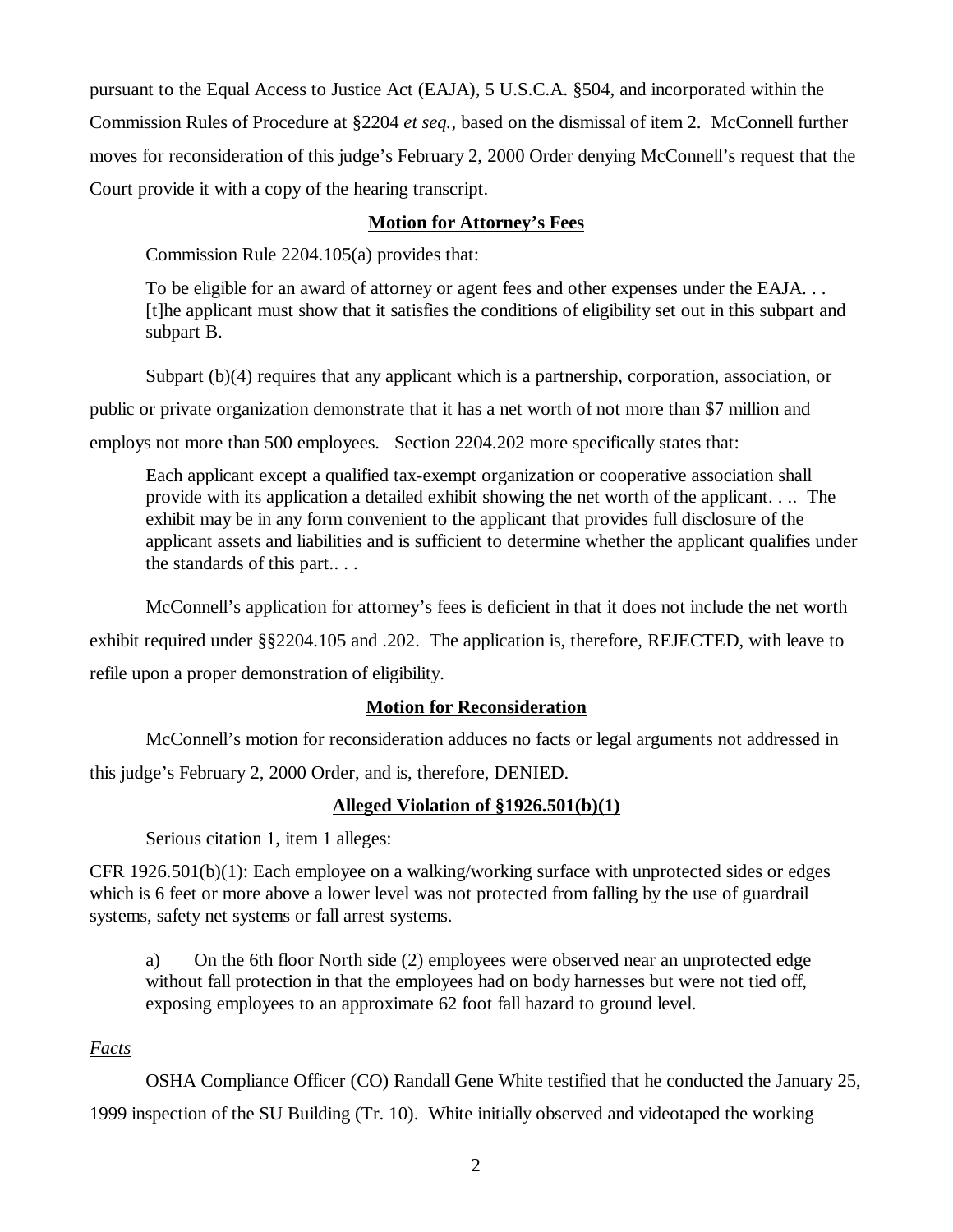conditions at the SU Building from a vantage point approximately 60 yards away, and 30 feet below the area on the 6th floor of the building where McConnell was working (Tr. 10, 20-21, 69-70; Exh. C-1). White then approached the site and contacted representatives of the owner, the general contractor and the various sub-contractors (Tr. 11). White identified the McConnell representative and lead man, Marty Craig, as one of the employees he had observed and videotaped earlier (Tr. 11, 22, 101). At the time White videotaped him, Craig was at the very edge of the sixth floor of the SU Building speaking on a phone, or walkie-talkie (Tr. 14, 27, 73-75, 161; Exh. C-1). White testified that Craig did not appear to be tied off; White could not see any resistance on Craig's lanyard, and at one point White caught the end of the lanyard flipping back and forth on videotape (Tr. 23-24, 70-71, 75; Exh. C-1).

White further testified that, later in the afternoon, while conducting his walk-around, he observed another McConnell employee, Oswaldo Gonzales, working on the sixth floor without fall protection (Tr. 26-27, 79). White stated that Mr. Gonzales, a connector, was using a come-along, or winch within one foot of the edge (Tr. 26, 79). According to Douglas Casey, McConnell's contract manager in Guam, Gonzales was likely using the come-along to winch a concrete panel into place so that it could be welded off (Tr. 158-59, 141-45). When White approached Mr. Gonzales, Gonzales reached around and attached the lanyard he was wearing to a static line (Tr. 26).

White testified that guardrails had been installed on the sixth floor (Tr. 29). There was also an adequate fall arrest system in place, consisting of harnesses and lanyards which had been provided to employees and which could be attached to a static line running across the floor between the columns (Tr. 60-65). Both Craig and Gonzales were working outside the guardrails, however, and neither were clipped off to the static line (Tr. 29, 83).

#### *Discussion*

The cited standard provides:

*Unprotected sides and edges.* Each employee on a walking/working surface (horizontal and vertical surface) with an unprotected side or edge which is 6 feet (1.8m) or more above a lower level shall be protected from falling by the use of guardrail systems, safety net systems, or personal fall arrest systems.

In order to prove a violation of  $\S 1926.501(b)(1)$  the Secretary must show by a preponderance of the evidence that (1) the cited standard applies, (2) there was a failure to comply with the cited standard, (3) employees had access to the violative condition and (4) the cited employer either knew or could have known of the condition with the exercise of reasonable diligence. *See, Beaver Plant Operations, Inc.,* 18 BNA OSHC 1972, 1999 CCH OSHD ¶31,948 (No. 97-0152, 1999).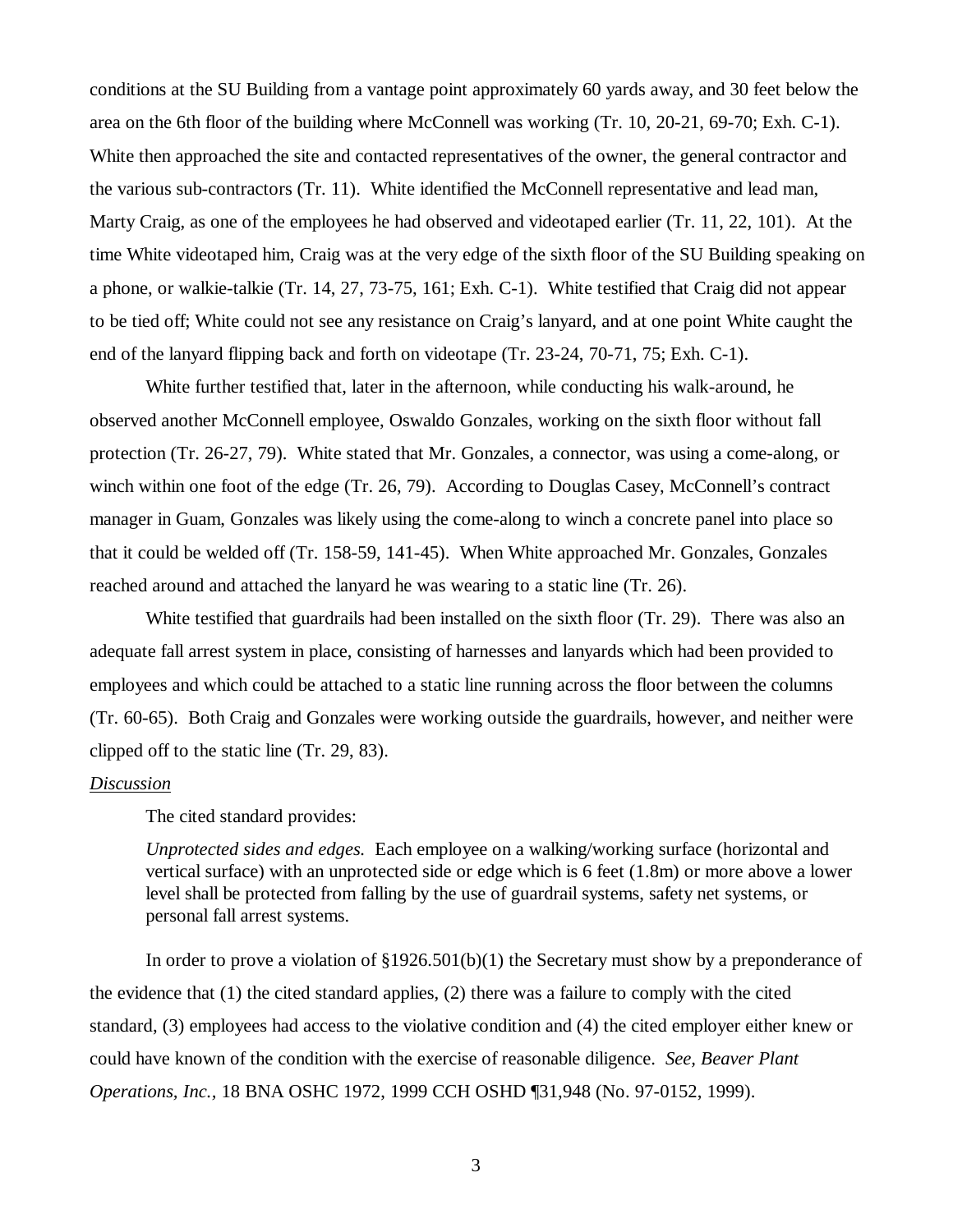The evidence clearly establishes that McConnell employees Craig and Gonzales were working near the unprotected edge of the sixth floor of the SU Building; the cited standard is, thus, applicable. No safety net systems were in place, and both employees were working outside of the guardrail system. Craig and Gonzales were both wearing a harness and lanyard fall arrest system, but neither were clipped off. Both employees, therefore, violated the requirements of the standard. Both were within the zone of danger and so were exposed to the cited fall hazard. Marty Craig was supervising the work on the sixth floor. He should, therefore, have been aware that Gonzales, who was working in plain sight was not using fall protection. Because Marty Craig was McConnell's lead man, his knowledge of his own and Gonzales' violation of the fall protection standards is imputed to his employer. *See; Ormet Corp*., 14 BNA OSHC 2134, 1991-93 CCH OSHD ¶29,254 (No. 85-531, 1991). The Secretary has made out her *prima facie* case.

McConnell does not dispute the existence of the violative conditions described by CO White, and introduced evidence that both Marty Craig and Oswaldo Gonzales were disciplined as a result of the OSHA inspection (Tr. 101-102). McConnell maintains that the January 25, 1999 violations were isolated incidents of employee misconduct. Though McConnell did not plead the affirmative defense of "greater hazard," it is clear from its safety program that McConnell believed the use of personal fall protection posed a hazard to its employees in the performance of their work. The greater hazard defense, therefore, will also be addressed.

#### **Employee Misconduct**

In order to establish the affirmative defense of unpreventable employee misconduct, the employer must establish that it had: established work rules designed to prevent the violation; adequately communicated those work rules to its employees (including supervisors); taken reasonable steps to discover violations of those work rules; and effectively enforced those work rules when they were violated. *New York State Electric & Gas Corporation*, 17 BNA OSHC 1129, 1995 CCH OSHD ¶30,745 (91-2897, 1995).

**The work rule.** McConnell maintains that it did have work rules designed to prevent the violation cited, and that those rules were communicated to employees. After closely examining McConnell's fall protection policy, however, this judge must conclude that McConnell's work rules, though adequately communicated to its employees, were not designed so as to prevent the cited violations. McConnell is, therefore, unable to meet the first prong of the employee misconduct defense.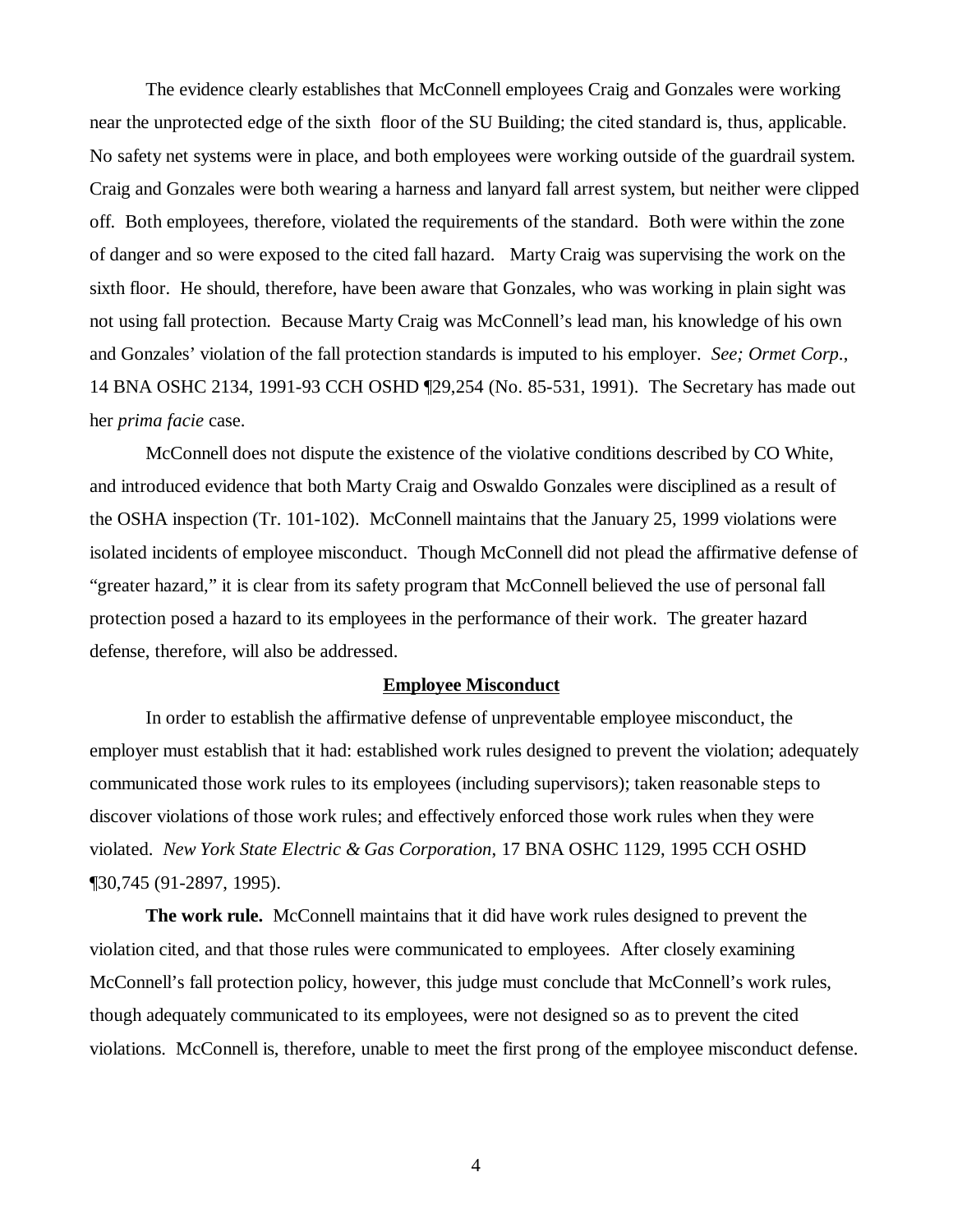Andrew Taylor, vice president of McConnell's Guam operations, testified that McConnell has a safety program that is part of its employment package and that is provided to every new employee. This program applies at all McConnell's work sites (Tr. 94, 104; Exh. R-1, R-3). McConnell's

## **HEALTH AND SAFETY MANUAL**, Section 8.4 **FALL PROTECTION** states:

On a job site in Barrigada our company was reskinning a warehouse. One of the men was working on the roof and was not wearing the fall protection provided by the company. He accidentally stepped on some insulation, falling 20 feet into a pallet of boxes. Fortunately the boxes broke his fall, but the injuries were bad. Had the boxes not been there the incident could have been much worse. Fall protection is of **no** use unless you **wear it** and **use it properly.**

(Exh. R-1, p. 32). McConnell's **PERSONNEL POLICY STATEMENT**, Section 19 *HEALTH AND SAFETY* requires, *inter alia*, that ". . . all employees are required to use: . . . Personal Protective Equipment (PPE), at all appropriate times." (Exh. R-3, p. 10).

 Douglas Casey testified that he is responsible for the company safety management (Tr. 121). Casey testified that he creates a specific hazard analysis, including a fall protection plan, for each McConnell job site, based on the job requirements and his inspection of the site (Tr. 122). The site plan for the SU Building was developed by Casey and the lead man, Marty Craig (Tr. 122; Exh. R-4). Both Taylor and Casey testified that employees are instructed weekly, during Monday safety meetings held by the lead man, to use the provided equipment as required by the site plan (Tr. 107-08, 124, 128). The site plan states, in relevant part:

## III. IMPLEMENTATION OF FALL PROTECTION PLAN

\* \* \*

**Detailing**: Employees exposed to falls of six (6) ft, who are not actively engaged in leading edge work or connecting activity, such as welding, bolting, cutting, bracing, guying, patching, painting, or other operations, and who are working less than six (6) ft from an unprotected edge will be tied off at all times or guard-rails will be installed. Employees engaged in these activities but who are more than six (6) ft from an unprotected edge as defined by the control zone lines, do not require fall protection but a control zone must be erected to remind employees they are approaching an area where fall protection is required.

## IV. CONVENTIONAL FALL PROTECTION CONSIDERED FOR THE POINT OF ERECTION OR LEADING EDGE ERECTION OPERATIONS.

A. Personal Fall Arrest Systems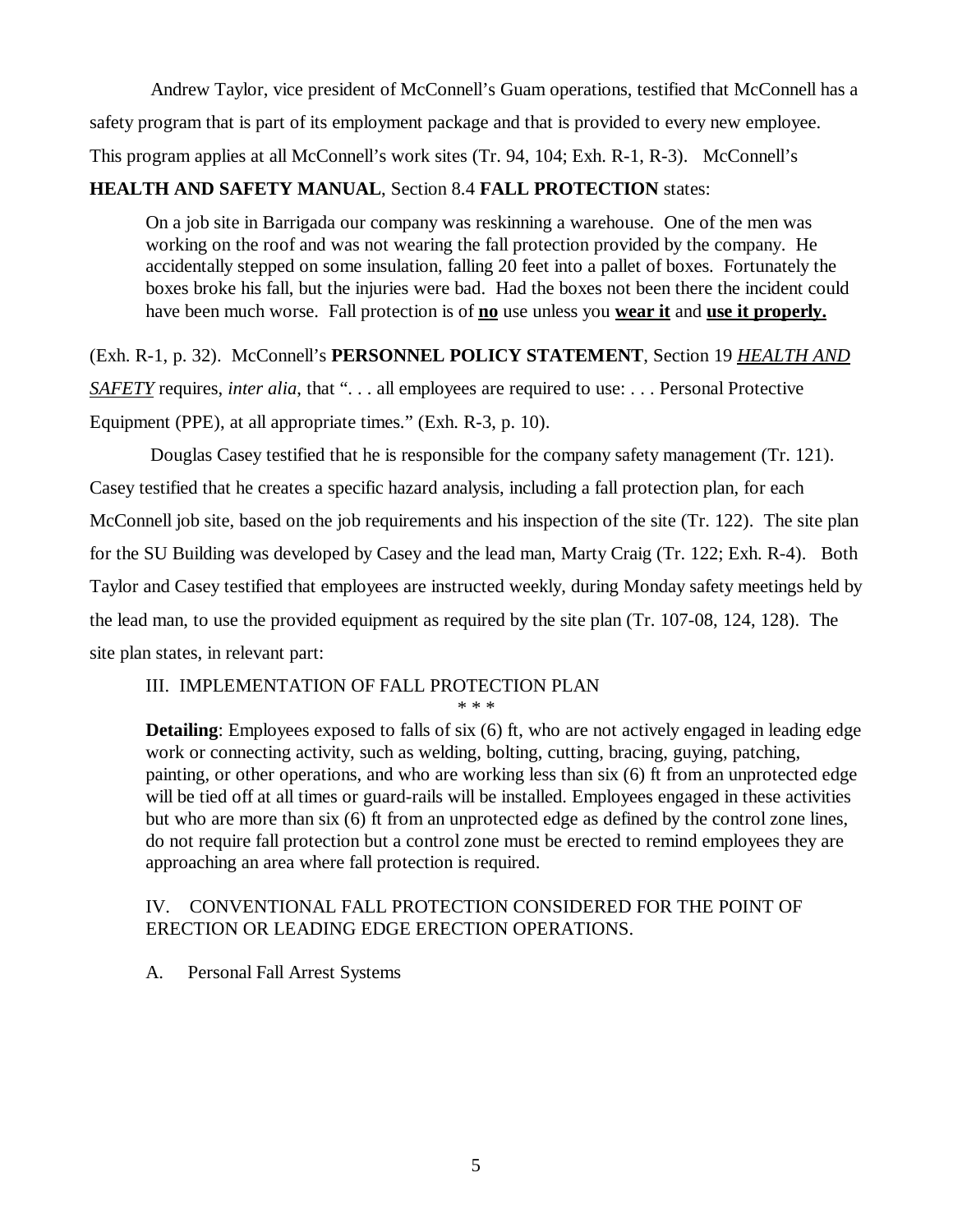In this particular erection sequence and procedure, personal fall arrest systems requiring body belt/harness systems, lifelines and lanyards will not reduce possible hazards during their usage at the leading edge of precast/prestressed concrete construction.<sup>1</sup>

\* \* \*

Leading edge erection and initial connections are conducted by employees who are specifically trained to do this type of work and are trained to recognize the fall hazards. The nature of such work normally exposes the employee to the fall hazard for a short period of time and installation of fall protection systems for a short duration is not feasible because it exposes the installers of the system to the same fall hazard, but for a longer period of time.<sup>2</sup>

### (Exh. R-4, p. 6-7).

The site plan purports to require personal fall protection, but, as set forth therein, employees at the unguarded edge who are engaged in "leading edge work" or connecting activity, such as welding, bolting, cutting, bracing, guying, patching, painting, or other operations, are exempted by the Respondent from the tie off requirement contained in the fall protection plan. Only employees engaged in the undefined "detailing" are required to be tied off.

Douglas Casey testified that McConnell's job at the SU Building was to bring the concrete panels that form the skin of the building into position (Tr. 158). A crane was used to hoist the panels (Tr. 158). The connector's job was to guide the panel into place by means of a guide rope or wire attached to the panel, and to winch it into place with a come-along it so that it could be welded off (Tr. 158-59). As McConnell's work was described by Douglas Casey, it is unclear when, if ever, McConnell's employees would be required to tie off under the site plan. Whereas §1926.501(b) clearly requires the use of a personal fall arrest system whenever no other fall protection is in place, McConnell's work rules require the use of personal fall protection only in very limited circumstances.

 In this case, Casey believed that Oswaldo Gonzales was winching in a concrete panel at the time of CO White's inspection (Tr. 141-42). According to both Casey and the site plan, Gonzales need not

<sup>&</sup>lt;sup>1</sup> McConnell failed to introduce any evidence in support of this contention, as noted in the discussion of McConnell's greater hazard defense below.

<sup>&</sup>lt;sup>2</sup> To establish the affirmative defense of infeasibility, an employer must show that 1) the means of compliance prescribed by the applicable standard would have been infeasible, in that (a) its implementation would have been technologically or economically infeasible or (b) necessary work operations would have been technologically or economically infeasible after its implementation, and (2) there would have been no feasible alternative means of protection. *V.I.P. Structures, Inc.,* 16 BNA OSHC 1873, 1994 CCH OSHD ¶30,485 (No. 91- 1167, 1994). McConnell introduced no evidence supporting its safety program's conclusion that it is infeasible for employees to tie off during leading edge or initial connection work. Moreover, McConnell does not maintain that it was infeasible for either of the cited employees to tie off. Lead man Craig was speaking on a walkie-talkie, and was not engaged in either leading edge, or connection work. Gonzales, who was ostensibly engaged in connection work, was in a position to clip his lanyard to a static line as soon as he saw the OSHA CO.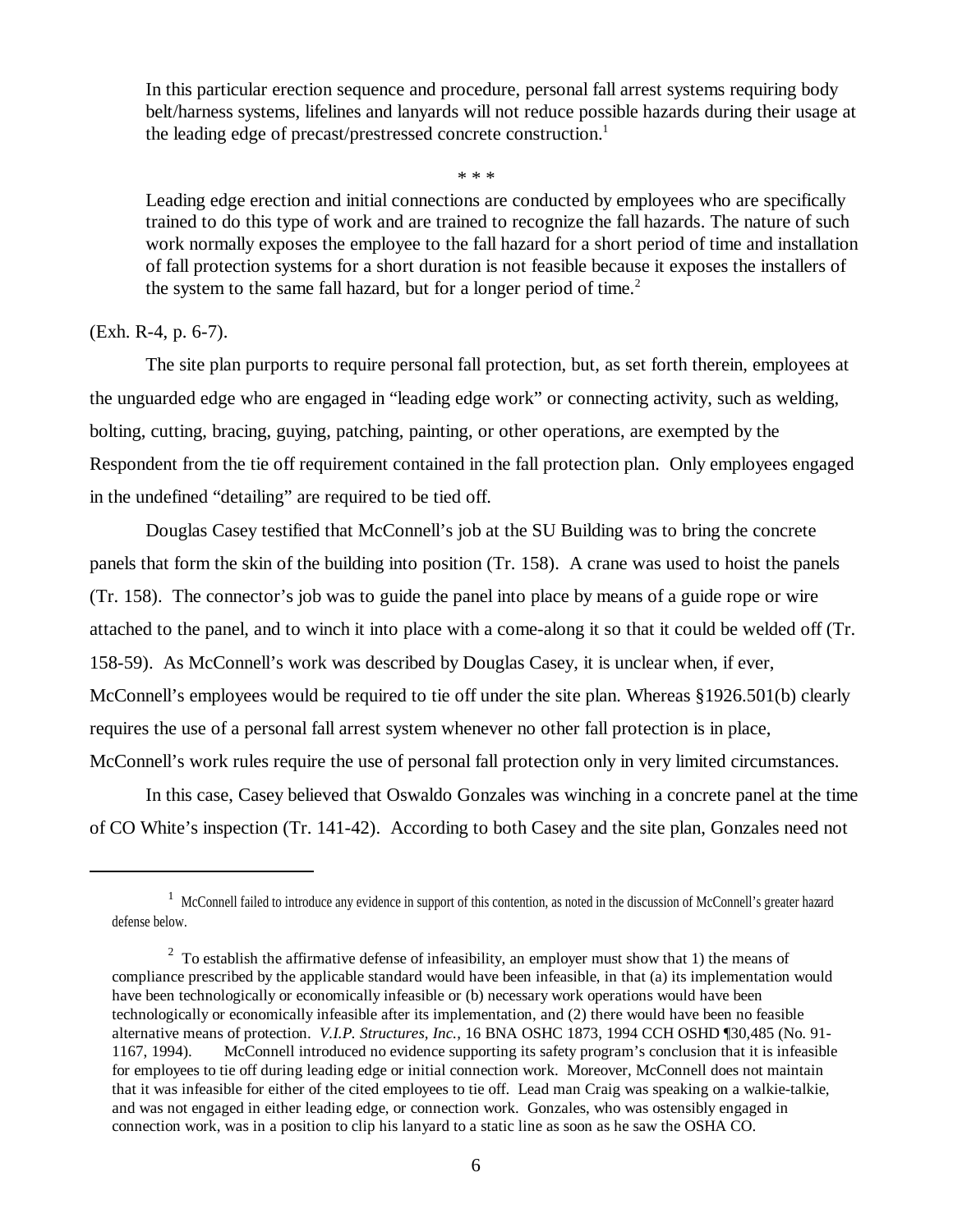have been tied off during this activity (Tr. 142). It is clear, therefore, that McConnell did not have a work rule designed to prevent the violation involving Gonzales.

It is not clear whether Marty Craig's conduct, standing at the leading edge, talking on a walkie-talkie, fell under the nebulous category of "detailing," or under the "other operations" exemption contained in McConnell's fall protection plan. What is clear is that McConnell's fall protection requirements were so ambiguous as not to constitute a rule at all.

**Adequate Communication.** As noted above, both Taylor and Casey testified that employees are instructed weekly, during Monday safety meetings held by the lead man, to use the provided equipment as required by the site plan (Tr. 107-08, 124, 128). Taylor testified that fall protection was always a scheduled topic, and was, in fact, discussed repeatedly during the job at the SU Building (Tr. 109-11). Minutes of the weekly safety meetings reflect that fall protection and tying off was identified as a hazard topic at safety meetings held November 17 and 30, 1998 (Exh. R-5, R-7), December 7, 21 and 28, 1998 (Exh. R-8, R-10, R-11, R-12), and January 11, 20, and 25, 1999 (Exh. R-13, R-14, R-15).

Though McConnell submitted documentation adequately establishing that fall protection was discussed at weekly safety meetings, none of the witnesses had attended the safety meetings or knew exactly what information was disseminated (Tr. 136, 139). The record establishes that it was lead man Craig's responsibility to communicate the contents of the site plan, and to stress that fall protection be used in accordance with that plan (Tr. 107-08, 124, 128). As discussed above, the site plan did not require compliance with the cited OSHA standard, and was not designed to eliminate the violative conduct. Whether Craig adequately communicated the site plan, therefore, cannot excuse the violation.

**Discipline.** Finally, McConnell failed to introduce evidence that whatever fall protection plan it had was consistently enforced.

Douglas Casey testified that McConnell has a progressive disciplinary program, though it is not a written program (Tr. 166). Casey stated that in his three years with the company, he had verbally reprimanded employees many times for minor safety infractions, such as hard hat violations (Tr. 165- 66). Casey testified that more serious violations result in a written warning (Tr. 166).

Casey testified that lead man Craig was fired towards the end of February as a result of the OSHA violation (Tr. 163, 169). Gonzales received a written reprimand (Tr. 164, 167; Exh. R-18). Casey did not believe that there were any other occasions on this job site where employees were disciplined (Tr. 164).

Andrew Taylor testified that there was one other instance where a McConnell employee was fired for his violation of safety rules (Tr. 170). According to Taylor, Britt Warn was terminated in 1997 for failing to enforce the company fall protection policy (Tr. 171).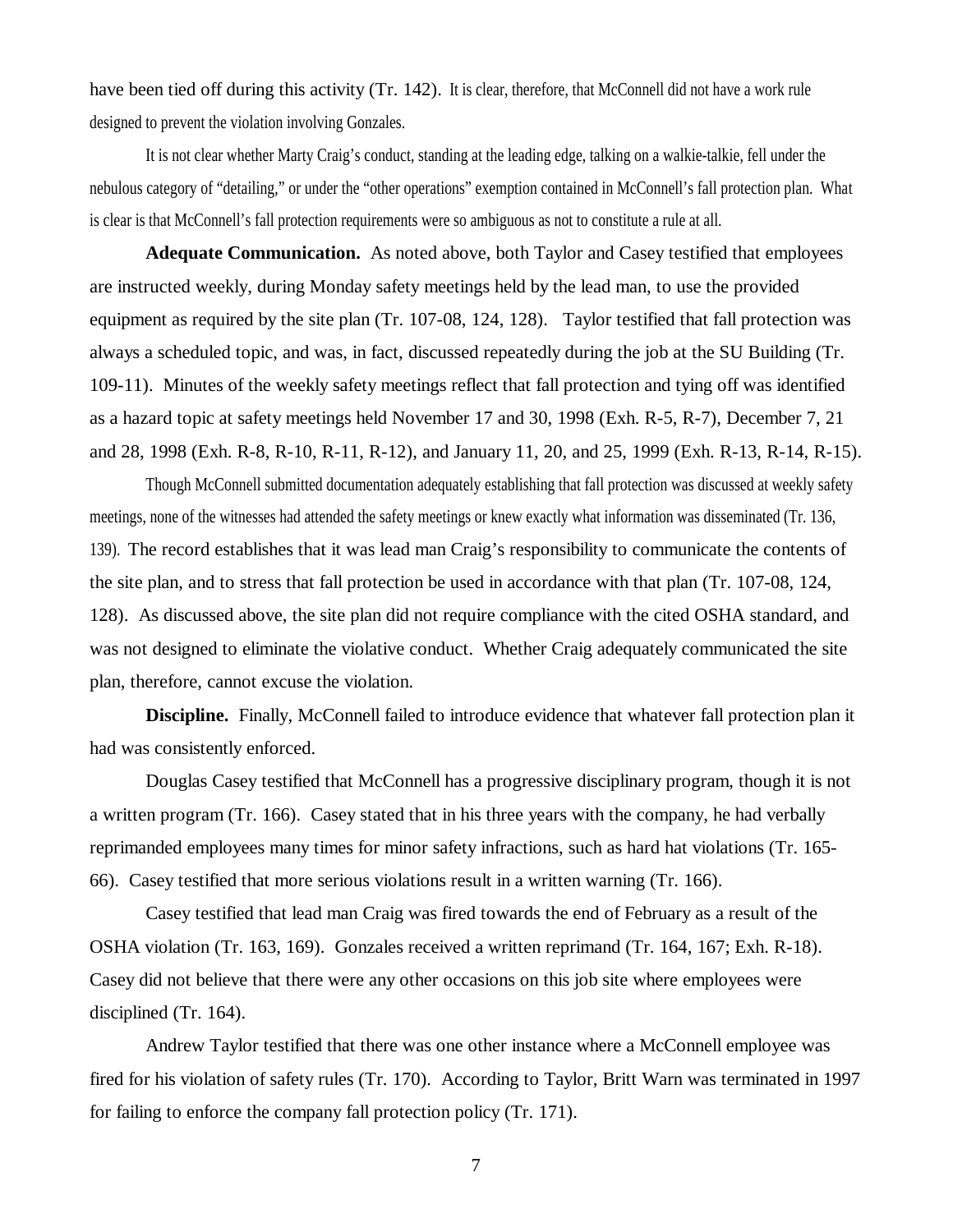Robert Delos Reyes, a representative of the SU Building's owner, testified at the hearing that Craig was McConnell's site supervisor in March, *after* he was allegedly let go by McConnell for safety violations (Tr. 174).

This judge finds that McConnell did not establish that it had a progressive disciplinary system. Rather, it appears that, in disciplining Craig and Gonzales, McConnell was reacting solely to the receipt of an OSHA citation. In Gonzales's case, McConnell was clearly not enforcing its own work rule, which, according to McConnell's own witness, was not violated by the cited conduct. In Craig's case, there is evidence that the alleged disciplinary action was never actually taken. McConnell failed to establish the affirmative defense of employee misconduct.

## **Greater Hazard**

In order to establish the greater hazard affirmative defense, the employer must show that: 1) the hazards of compliance are greater than the hazards of non-compliance; 2) alternative means of protection are unavailable; and 3) an application for a variance would be inappropriate. *See, Walker Towing Corp.*, 14 BNA OSHC 2072, 2078, 1991-93 CCH OSHD ¶29,239, p. 39,161 (No. 87-1359, 1991).

 McConnell's site plan sets forth in detail McConnell's reasoning for *not* requiring employees engaged in "leading edge"or connecting activities to utilize the fall protection required by the cited standard*:*

1. It is necessary that the employee be able to move freely without encumbrance in order to guide the sections of precast concrete into their final position without having lifelines attached which will restrict the employee's ability to move about at the point of erection.

2. A typical procedure requires 2 or more workers to manoeuvre (sic) around each other as a concrete member is positioned to fit into a structure. If they are each attached to a lifeline, part of their attention must be diverted from their main task of positioning a member weighing several tons to the task of avoiding entanglements of their lifelines or avoiding tripping over lanyards, more fall potential would result than from not using device.

For this specific erection sequence and procedure, retractable lifelines do not solve the problem of two workers becoming tangled. In fact, such a tangle could prevent the lifeline from retracting as the worker moved, thus potentially exposing the worker to a greater fall than 6 ft. Also, a worker crossing over the lifeline of another worker can create a hazard because the movement of one person can unbalance the other. In the event of a fall by one person there is a likelihood that the other person will be caused to fall as well.

3. Employees tied to a lifeline can be trapped and crushed by moving structural members if the employee becomes restrained by the lanyard or retractable lifeline and cannot get out of the path of the moving load.

The sudden movement of a precast concrete member being raised by a crane can be caused by a number of factors. When this happens, a connector may immediately have to move a considerable distance to avoid injury. If a tied off body belt/harness is being used, the connector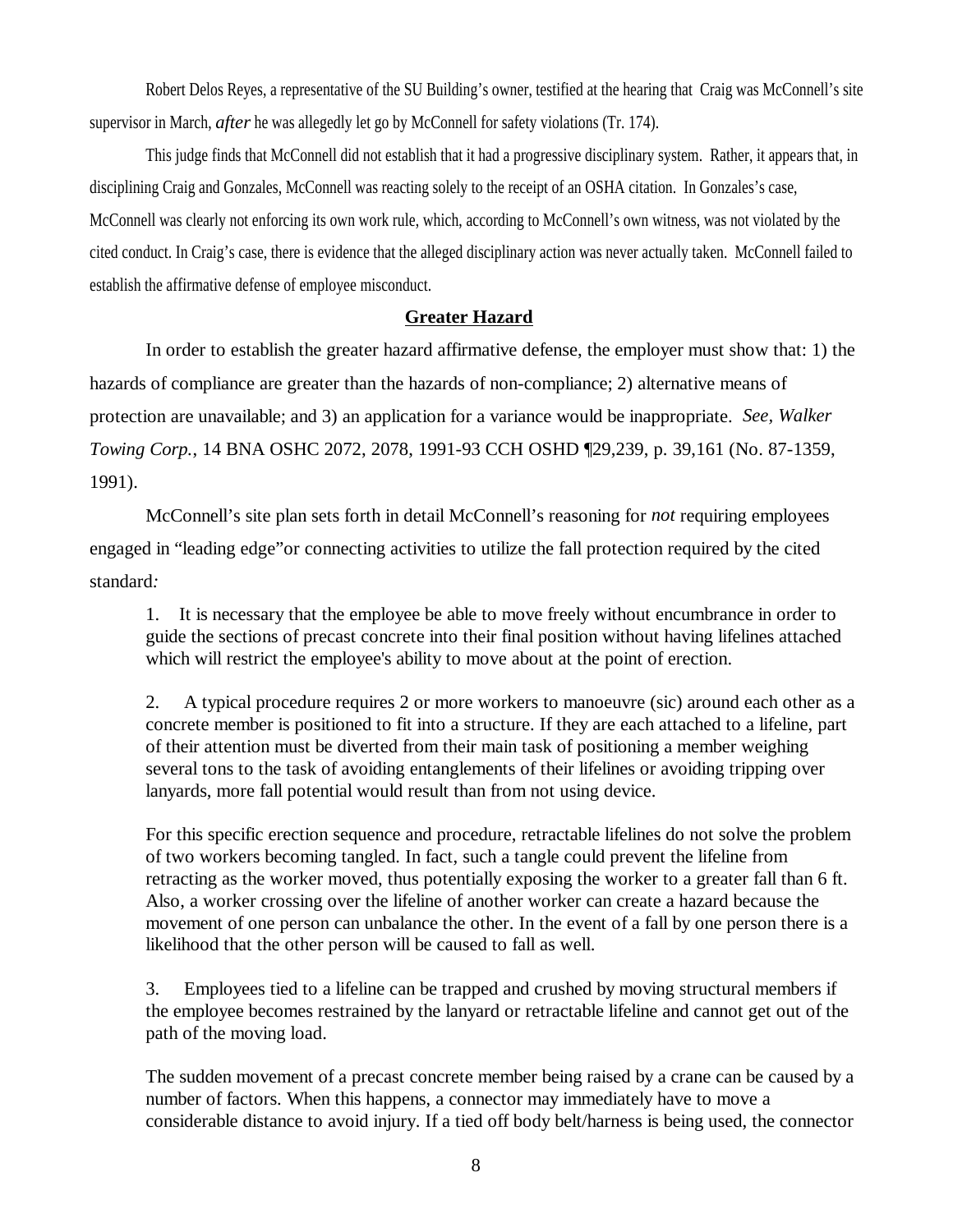could be trapped. Therefore, there is a greater risk of injury if the connector is tied to the structure for this specific erection sequence and procedure.

#### (Exh. R-4, p. 7).

McConnell introduced no evidence to support the conclusion set forth in its site plan, *i.e*, that the tripping and/or crushing hazard posed by lifelines is greater than the fall hazard  $\S1926.501(b)(1)$  is designed to address.

In any event, the Commission has held that where an employer believes that compliance with OSHA standards creates a greater hazard for its employees during regularly performed operations, the employer's failure to explain why it did not apply for a variance obviates the need to address the first two elements of the defense. *Spancrete Northeast, Inc.*, 15 BNA OSHC 1020, 1991 CCH OSHD ¶29,313 (No. 86-521, 1991).

McConnell's business almost exclusively involves the erection and connection of concrete members at heights. McConnell's work takes place at the unguarded edge of the working surfaces it is enclosing. Its employees are exposed to the fall hazards addressed in  $\S 1926.501(b)(1)$  on a daily basis. McConnell's site plan discusses the presumed hazards posed by compliance with .501(b)(1) and rejects the protections required by that standard.

Where, as here, an employer believes that compliance with an OSHA standard creates a greater hazard for its employees, its recourse is to apply to OSHA for a variance from the operation of that standard. McConnell introduced no evidence indicating that it had ever applied for such a variance, or setting forth any reasons for its failure to do so.

McConnell has failed to establish the affirmative greater hazard defense. Because McConnell has not rebutted the Secretary's *prima facie* case, the violation will be affirmed. *Penalty*

A penalty of \$3,000.00 was proposed for this item.

White testified that the owner's representative, Robert Delos Reyes, told him that the sixth floor of the SU Building is approximately 60 feet above the ground (Tr. 28). White stated that a fall from that height would probably result in disability and/or death (Tr. 29). The violation is, therefore, properly classified as "serious."

Two employees were exposed to the cited hazard; White testified that he observed one of them, Craig, for approximately 20 to 30 minutes (Tr. 27). White stated that he believed the gravity of the violation was high (Tr. 30). The proposed penalty included a 40% reduction based on McConnell's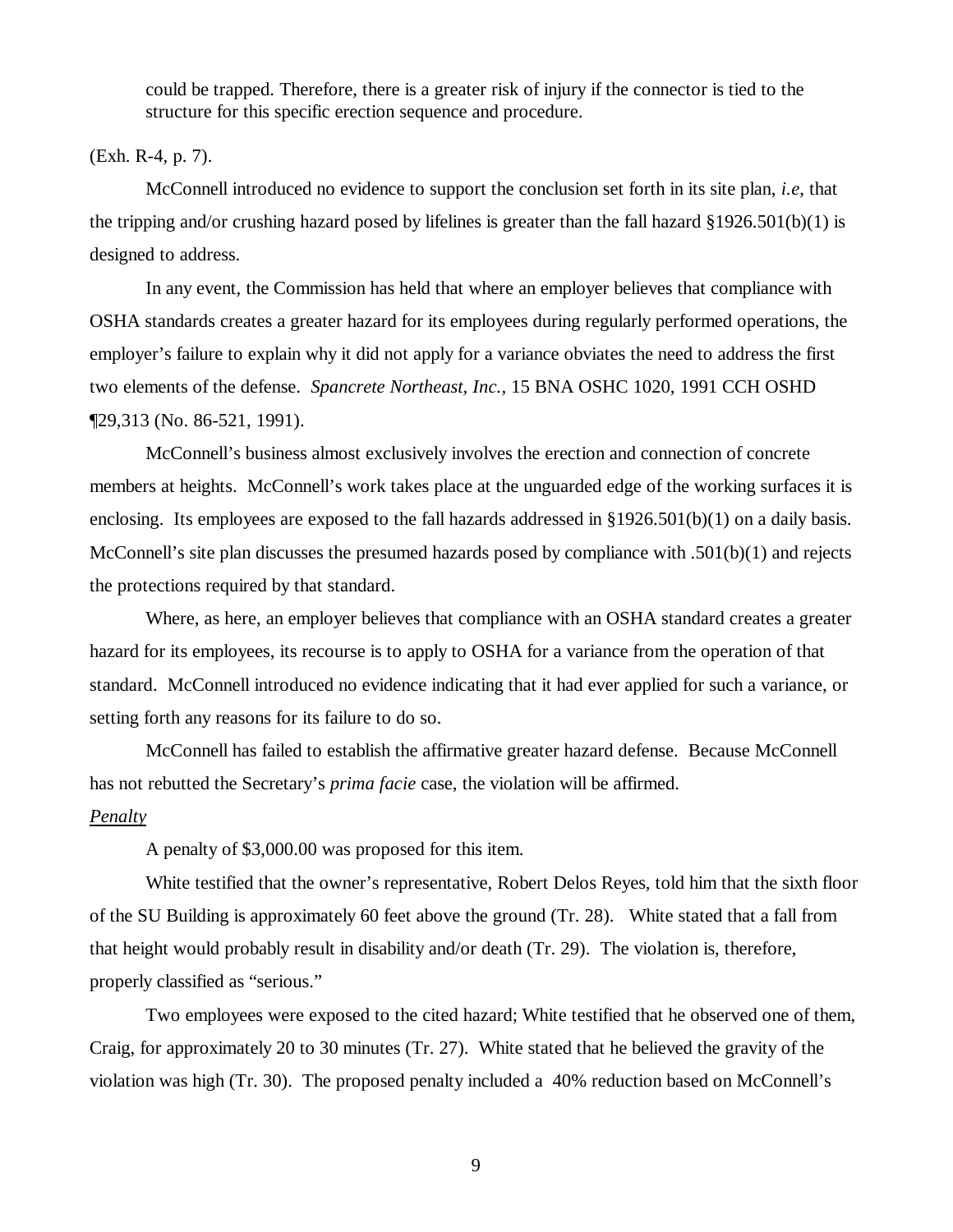small size; White was told that McConnell had approximately 50 employees, only 7 of whom worked at the SU Building work site (Tr. 31).

Based upon the gravity of the violation, the proposed penalty in the amount of \$3,000.00 is affirmed.

#### **Alleged Violation of §1926.1052(a)(3)**

Serious citation 1, item 3 alleges:

29 CFR 1926.1052(a)(3): Variations in riser height or tread depth exceeded 1/4inch (0.6 cm) within a stairway system:

a) At the east and west stairways between the first floor to the seventh floor, the tread depth for each step was not uniform in that an approximate four inch wide, 38 inch long, and two inch deep section of concrete had been eliminated from each riser for the nosing, exposing employees using the stairway between levels to the hazard of trips and falls.

### *Facts*

 CO White testified that in both the east and west side stairways, a section of each stair had been cut away to allow for the installation of nosing (Tr. 33, 53).The center of each step was cut down about two inches, and back approximately 4 inches (Tr. 33). The cutout extended to about 4 inches of the outer edge of the stair (Tr. 33). White videotaped the condition of the stairs from the landing between the second and third floors (Tr. 56; Exh. C-1). White did not go up the stairs, but believed, based on the representations of the people who accompanied him on the walkaround that the stairs were in the same condition up to the seventh floor (Tr. 57, 59). White stated that Bai Fei Hong Fei, the representative of Phoenix United, the general contractor, told him the stairs had been in the cited condition for about a week (Tr. 36-37).

Casey testified that he had inspected the northwest stairs, which only go up two floors, at the beginning of the job; at that time, 2x4 nosing timbers had been in place in the cut out areas (Tr. 150). Casey did not inspect the other stairs, which went from the third to sixth floor, because they had not been completed at the time McConnell started the contract (Tr. 151). Casey testified that he was unaware that the nosing timbers had been removed from the stairs (Tr. 152). Casey stated that the stairs were not McConnell's responsibility, and that their condition was created by some other subcontractor (Tr. 151-52).

CO White testified that when he held his closing conference with the general and subcontractor's representatives, he told them that he would be issuing citations based on the condition of the stairs (Tr. 34). White testified that he asked these representatives to speak up if they did not believe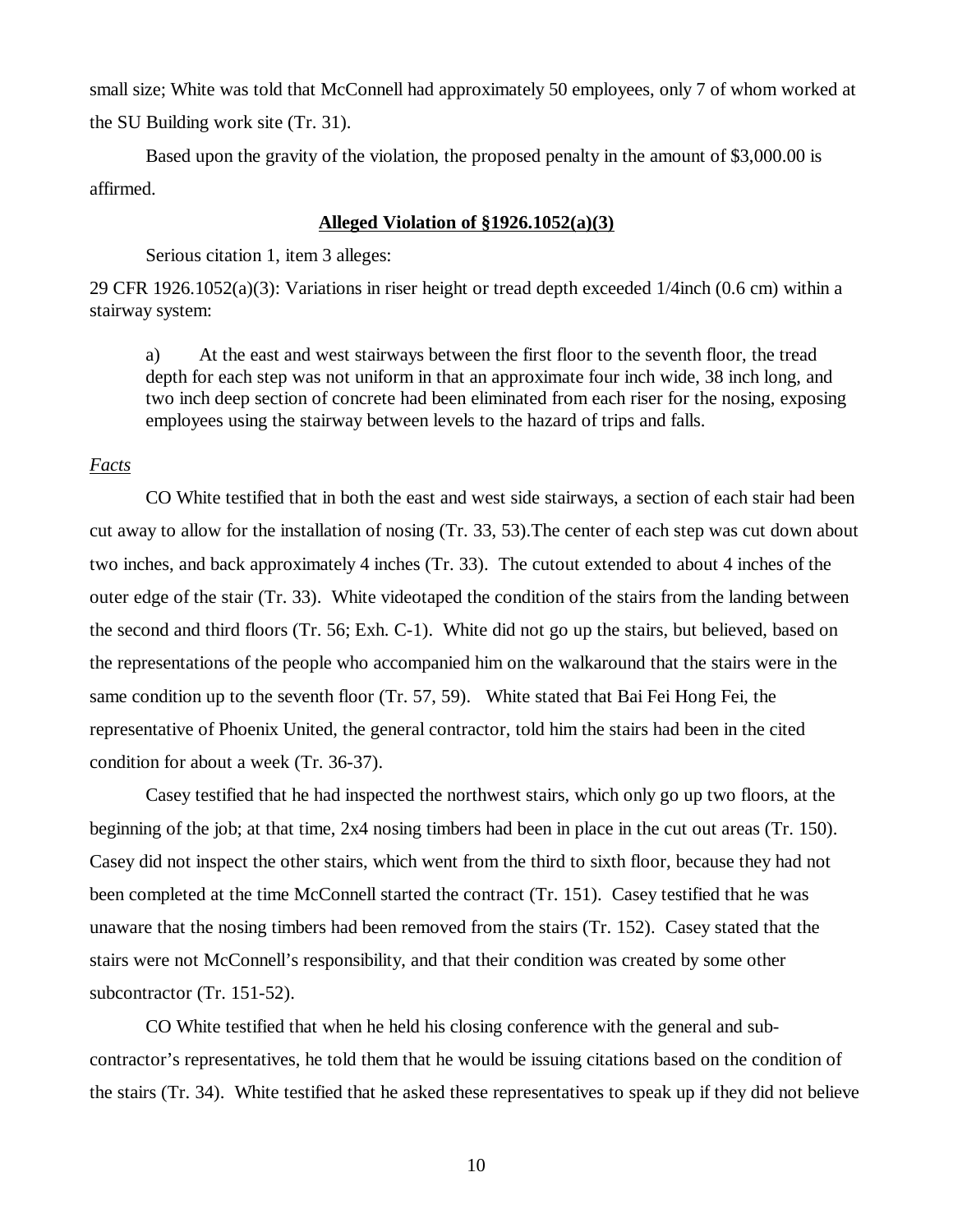their employees used the stairs (Tr. 34). One company representative did come forward at that time; McConnell's representative, Marty Craig, did not (Tr. 34, 45).

At the hearing, however, Casey testified that, prior to the start of the job, he determined that McConnell's employees would use the vehicle ramp at the rear of the building to access their work areas (Tr. 147). Casey testified that McConnell's welding equipment was too heavy to take up the stairwells (Tr. 147).

White admitted that he did not see any of McConnell's employees using the cited stairs (Tr. 47). Casey admitted, however, that he did not direct his employees not to use the stairs, and that one of the stairwells was within about 50 feet of McConnell's work areas, while the ramp at the back of the building was between 60 and 200 feet away from those areas (Tr. 149, 161). In addition, Robert Delos Reyes, the owner's representative (Tr. 80), testified that he had seen McConnell's employees using the stairs (Tr. 81).

#### *Discussion*

The cited standard provides:

Riser height and tread depth shall be uniform within each flight of stairs, including any foundation structure used as one or more treads of the stairs. Variations in riser height or tread depth shall not be over 1/4-inch (0.6 cm) in any stairway system.

The 2x4 inch cutout in each stair tread clearly exceeds the 1/4-inch variation in riser height and tread depth provided for in the cited standard. McConnell, however, objects to the citation on a number of grounds as set forth below.

**Exposure.** McConnell maintains that the Secretary failed to show, by a preponderance of the evidence, that its employees were exposed to the cited condition.

In order to show employee exposure, the Secretary must prove that employees have been, are, or will be in zones of danger during either their assigned working duties, their personal comfort activities while on the job site, or their movement along normal routes of ingress to or egress from their assigned workplaces. *Carpenter Contracting Corp.,* 11 BNA OSHC 2027, 1984 CCH OSHD ¶29,950 (No. 81-838, 1984).

Though McConnell may have expected that its employees would use the vehicle ramp at the rear of the building to access their work areas, it was foreseeable that employees who were not transporting heavy equipment would use any shorter available route to reach and to exit the sixth floor work areas. McConnell should, therefore, have anticipated that employees would use the closer stairwell when possible. That McConnell's employees did, in fact, use the shorter, closer route was confirmed by the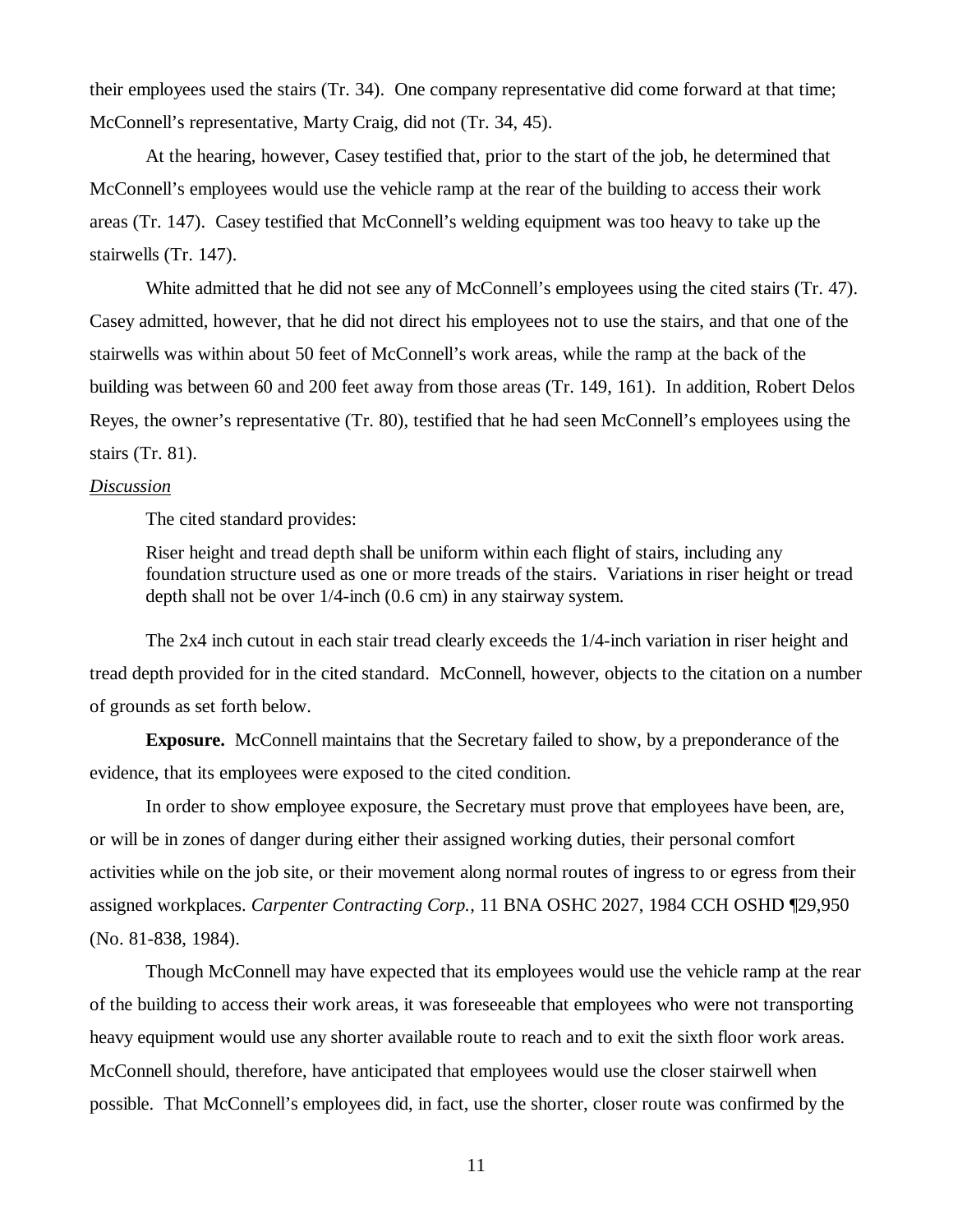owner's representative Delos Reyes, and is supported by Marty Craig's failure to come forward during CO White's closing conference. Therefore, employee exposure has been established.

**Knowledge.** McConnell further contends that it had no knowledge of the cited condition.

 In order to show employer knowledge of a violation the Secretary must show that the employer knew, or with the exercise of reasonable diligence, could have known of a hazardous condition. *Dun Par Eng'd. Form Co.*, 12 BNA OSHC 1962, 1986-87 CCH OSHD ¶27,651 (No. 82-928, 1986).

The CO's assertion that nosing timbers were removed from the first through seventh floor stairs about a week prior to the OSHA inspection is uncontradicted. From Marty Craig's failure to come forward during the closing conference, it is concluded that Craig was aware that the stairs were used. In addition, given the location of the stairs, it is more likely than not that Craig used the stairs. The record shows that Craig was, or should have been aware of their condition.

Assuming Craig never used the stairs, as lead man he had a duty to assure that the stairs were safe for use by his crew. Craig accompanied Casey during the initial inspection of the site, when the site specific plan was developed. The third to seventh floor stairs were not completed at that time. Craig should not have assumed that the stairs complied with OSHA safety requirements without first inspecting them. On these facts, the Secretary has established employer knowledge.

 **Multi-Employer.** Finally, McConnell raises the limited multi-employer worksite defense, contending that it did not create the cited condition, and had no means to abate the hazard.

The Commission has held that in order to establish the defense, a subcontractor must show, by a preponderance of the evidence, that: 1) it did not create the violative condition; 2) it did not control the violative condition such that it could not realistically have abated the condition in the manner required by the standard; and 3) it made reasonable alternative efforts to protect its employees from the violative condition, or did not have, and with the exercise of reasonable diligence could not have had, notice that the violative condition was hazardous. *Capform, Inc.,* 16 BNA OSHC 2040, 1994 CCH OSHD ¶30,589 (No. 91- 1613, 1994).

The record establishes the first two prongs of the defense; McConnell neither created nor controlled the cited hazard so as to abate the hazard in the manner contemplated by the standard.

The Commission has held, however, that in order to meet the third prong of the defense, the subcontractor must make some reasonable effort to protect its employees from a hazard. *Id.* McConnell introduced no evidence that any steps were taken. No efforts were made to prevent employees from using the stairs. CO White testified that Phoenix United representatives Fei and Romy Hadap both told him that none of the subcontractors on the site brought the hazardous condition of the stairs to their attention (Tr. 39-42). In *Capform, Inc.*, *id.*, the Commission held that the "reasonable" subcontractor must, at least, complain to the responsible contractor.

McConnell failed to take even the most basic steps to protect its employees, and so has failed to make out its affirmative defense. Accordingly, the violation is established.